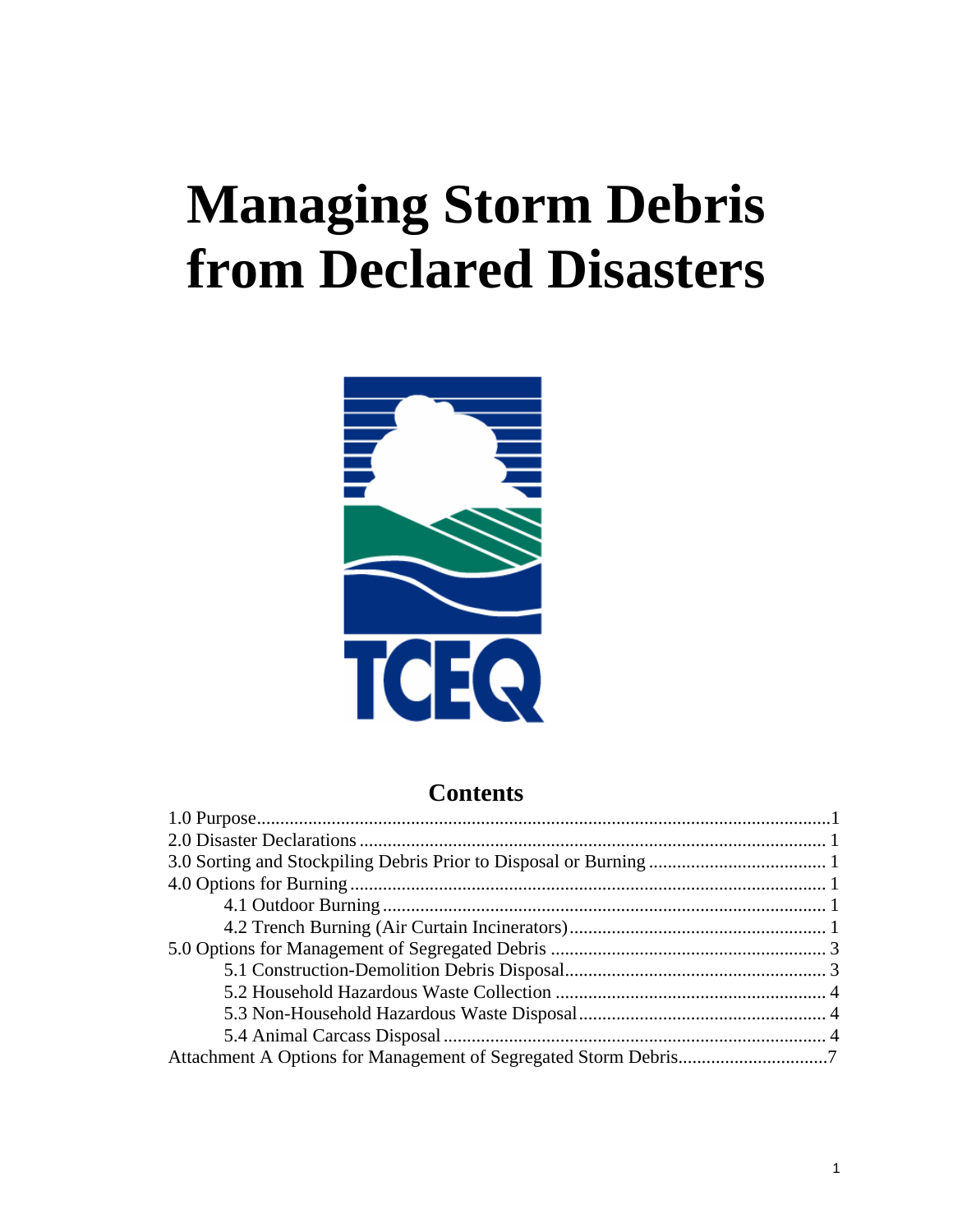## **If You Are a County or Municipal Waste Manager:**

If you must manage storm debris generated by Hurricane Ike, use this document to understand relevant environmental rules. This document is intended to help you decide a reasonable course of action to follow. If you have any questions, please contact your TCEQ regional office. For your convenience, the table below lists TCEQ regions that were in Hurricane Ike's path and the counties each of these regional offices serves.

| In these counties:                                                                                                                                                                                       | <b>Mail written notices</b><br>to this TCEQ regional office:     | Call or fax:                                                                                                   |
|----------------------------------------------------------------------------------------------------------------------------------------------------------------------------------------------------------|------------------------------------------------------------------|----------------------------------------------------------------------------------------------------------------|
| Angelina, Hardin, Houston, Jasper,<br>Jefferson, Nacogdoches, Newton,<br>Orange, Polk, Sabine, San Augustine,<br>San Jacinto, Shelby, Trinity, Tyler                                                     | TCEQ Region 10<br>3870 Eastex Fwy<br>Beaumont TX 77703-1830      | <b>Phone: 409-898-3838</b><br>Fax:<br>409-892-2119                                                             |
| Austin, Brazoria, Chambers, Colorado,<br>Fort Bend, Galveston, Harris, Liberty,<br>Matagorda, Montgomery, Walker,<br>Waller, Wharton                                                                     | TCEQ Region 12<br>5425 Polk Ave. Ste. H<br>Houston TX 77023-1452 | <b>Phone: 713-767-3500</b><br><b>Faxes: 713-767-3761 (Air)</b><br>713-767-3691 (Water)<br>713-767-3646 (Waste) |
| Anderson, Bowie, Camp, Cass,<br>Cherokee, Delta, Franklin, Gregg,<br>Harrison, Henderson, Hopkins, Lamar,<br>Marion, Morris, Panola, Rains,<br>Red River, Rusk, Smith, Titus, Upshur,<br>Van Zandt, Wood | TCEQ Region 5<br>2916 Teague Dr.<br>Tyler TX 75701-3734          | <b>Phone: 903-535-5100</b><br>Fax:<br>903-595-1562                                                             |

If you are affected by Hurricane Ike and your county does not appear in this table, find contact information for the regional office that serves you online at [<www.tceq.state.tx.us/goto/region](http://www.tceq.state.tx.us/goto/region/)>.

## **All Others Who Have Waste Collection Services:**

Your city, county, or other local authorities will provide specific instructions on what to do with debris and other waste from Hurricane Ike. If you have received no instructions and you cannot reach local authorities, these are generally good ideas to follow until you hear from them:

As much as possible, separate debris into different piles—for example:

- 1. Branches, leaves, and other materials that can go into a wood chipper.
- 2. Metal and related materials.
- 3. Glass. Gather glass carefully. Before you set it out, double-bag it to avoid accidents.
- 4. Lumber and other debris from buildings.
- 5. Furniture and other large items.
- 6. Appliances. (Use duct tape to hold refrigerators and freezers closed.)
- 7. Ruined clothing and furnishings.

Set the piles as close to the road as possible:

- If you have a curb near your home, build them on top of the curb, not in the road.
- If you have a ditch and no curb near your home, build them in the grassy area between the ditch and the road. Be sure not to block the ditch or the road.

If you have questions and cannot find another place to get answers, call our Debris Management Assistance Hot Line at 800-687-7057. We will help you find and contact your local authority.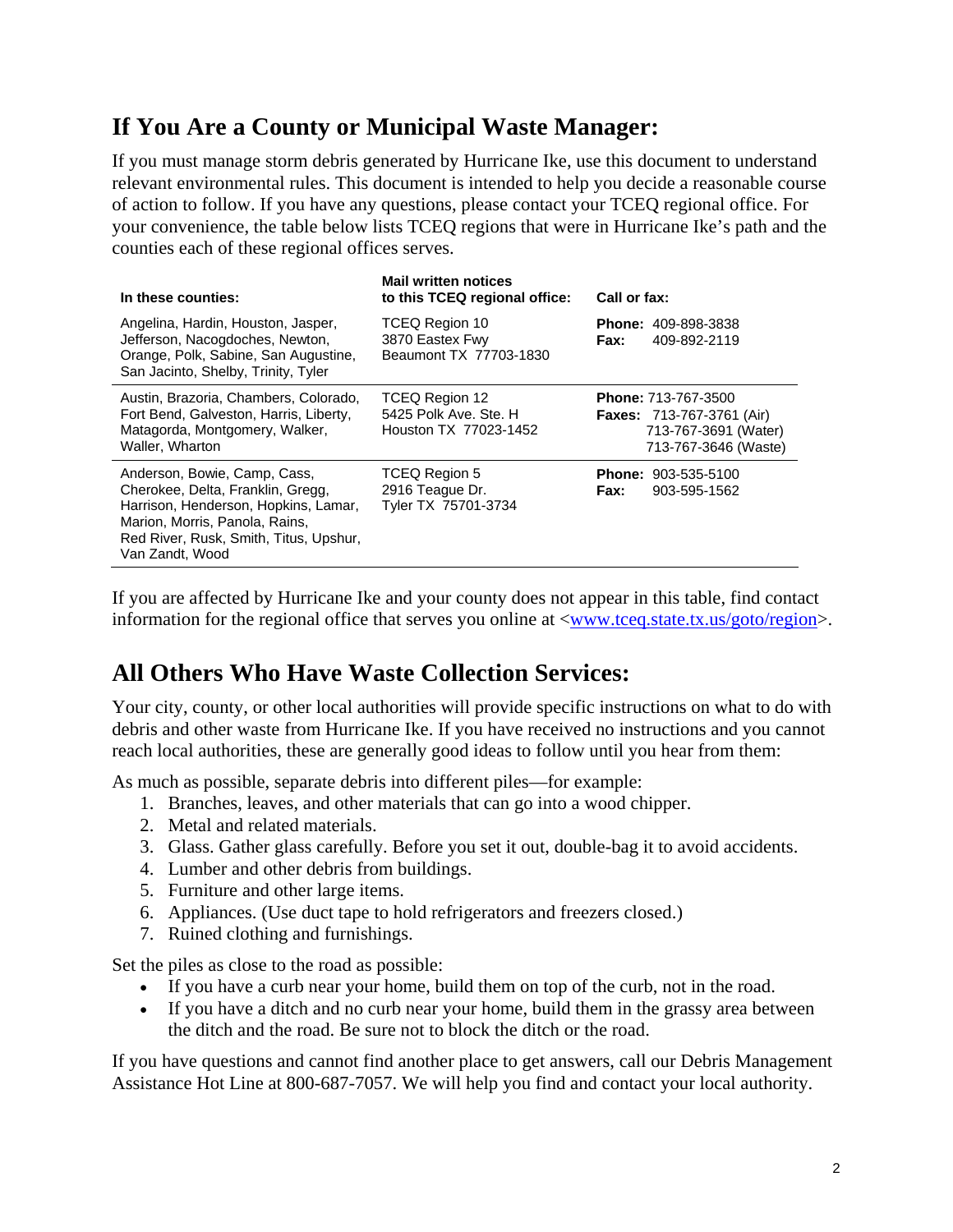## <span id="page-2-0"></span>**Managing Storm Debris from Declared Disasters**

## **1.0 Purpose**

The purpose of this document is to provide clear guidance on options for managing and disposing debris from a disaster.

Large volumes of storm debris are generated following natural disasters such as hurricanes, floods, and tornados. The Texas Commission on Environmental Quality (TCEQ) has developed the following guidance to assist in managing and disposing of debris associated with the cleanup of areas affected by these storms.

During cleanup and recovery efforts following a severe storm, large volumes of various types of storm debris will need to be disposed. Storm debris includes:

- Trees, brush, and other vegetative matter;
- Clean lumber (not including painted, stained or chemically treated wood);
- Construction-demolition waste (sheet rock, roof shingles, treated wood, plastics, etc.);
- Other municipal solid waste (including putrescible waste including animal carcasses and special waste); and
- Hazardous waste.

## **2.0 Disaster Declarations**

Significant storms are often declared a disaster area either by the Governor of Texas or the President of the United States. Among other considerations, the declaration will be specific to certain counties and allow those counties to obtain financial and technical assistance for managing the storm debris. In order to qualify for that assistance, refer to information available on the Federal Emergency Management Agency (FEMA) Web site at <www.fema.gov>.

## **3.0 Sorting and Stockpiling Debris Prior to Disposal or Burning**

Various state and federal regulations apply to the disposal of specific types of debris. The TCEQ recognizes that under the difficult conditions following a severe storm, full compliance with these regulations may significantly delay the removal of storm debris from affected areas. With this in mind, wastes should be sorted to the maximum extent possible and only vegetation and clean wood waste types should be burned. Stockpiling waste prior to burning is covered by an authorization to burn the waste. Options for disposal of segregated debris that should not be burned are summarized in Attachment A and discussed in later sections of this document.

## **4.0 Options for Burning**

#### *4.1 Outdoor Burning*

The TCEQ authorizes certain types of outdoor burning in [30 TAC Chapter 111, Subchapter B.](http://www.tceq.state.tx.us/assets/public/legal/rules/rules/pdflib/111b.pdf) For more information see *[Outdoor Burning in Texas](http://www.tceq.state.tx.us/files/rg-049.pdf_4351377.pdf)* (TCEQ publication RG-049).

In response to Hurricane Ike, TCEQ has broadened the authority of county and municipal governments to burn storm debris in counties impacted by the storm, as provided in 30 TAC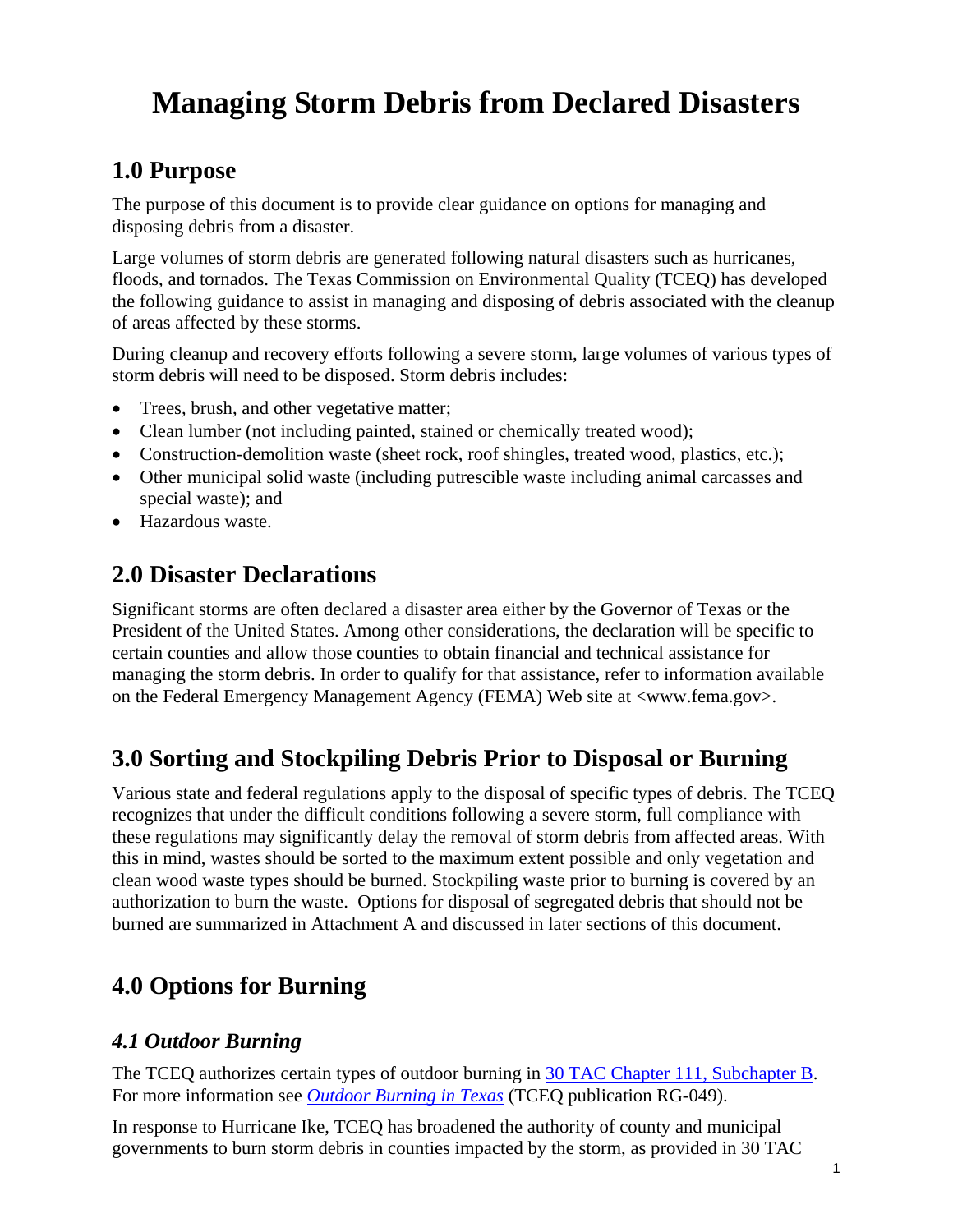<span id="page-3-0"></span>§111.115, "Executive Director Approval of Otherwise Prohibited Outdoor Burning." This authorization has been provided via letters issued to individual impacted counties, and may be viewed online at [<http://www.tceq.state.tx.us/response/burnletters.html](http://www.tceq.state.tx.us/response/burnletters.html)>.

Please note that all such burning is limited to the burning of brush, trees and other plant growth, or untreated lumber that is causing a detrimental health and safety condition. All burning is limited to storm debris resulting from Hurricane Ike.

TCEQ may extend enforcement discretion to individuals in these counties provided you contact your county and/or municipal authorities to determine how they wish to handle the burnable debris (e.g. will they pick it up, or let you drop off at a staging area?). If both the county, and if applicable, the city allow, you may burn limbs, trees, and other plant debris yourself, provided you do not create a nuisance condition or a traffic hazard, as prohibited by 30 TAC §101.4 and 101.5 respectively, you comply with all general requirements in 30 TAC §111.219 (except §111.219(2) if the municipality allows) and you do not violate any local ordinances.

Please realize that several counties have indicated they will allow this type of burning, but they wish to wait until they can ensure that fire protection personnel and equipment are available and fully operational.

Anyone wishing to file a complaint regarding inappropriate burning may call the TCEQ Environmental Complaints Hot Line at 888-777-3186 or send an e-mail to <[cmplaint@tceq.state.tx.us>](mailto:CMPLAINT@tceq.state.tx.us).

## *4.2 Trench Burning (Air Curtain Incinerators)*

TCEQ rules authorize the use of ACIs in the disposal of debris during emergency cleanup operations such as the removal and disposal of debris from a hurricane or other significant storm event.

#### **What is an ACI?**

An ACI is "an incinerator that operates by projecting a curtain of air across an open chamber or pit in which combustion occurs. Incinerators of this type can be constructed above or below ground and with or without refractory walls and floor."

#### **What is trench burning?**

Trench burning is the operation of an ACI using a trench and air manifold system.

#### **What debris may be authorized to be burned in an ACI without a case-by-case review?**

- Trees, brush and other vegetative matter;
- Clean lumber (not including wood that has been painted, stained, or pressure treated with chemicals); and
- Animal carcasses.

#### **How do I obtain authorization for use of an ACI?**

ACIs used in the cleanup of storm debris listed above from a **declared** disaster are exempt from registration requirements. Instead, verbal notification to your local TCEQ regional office prior to burning is required to provide general information on the burning activities for our records. Depending on the emergency, someone from the regional office may visit the site to assess the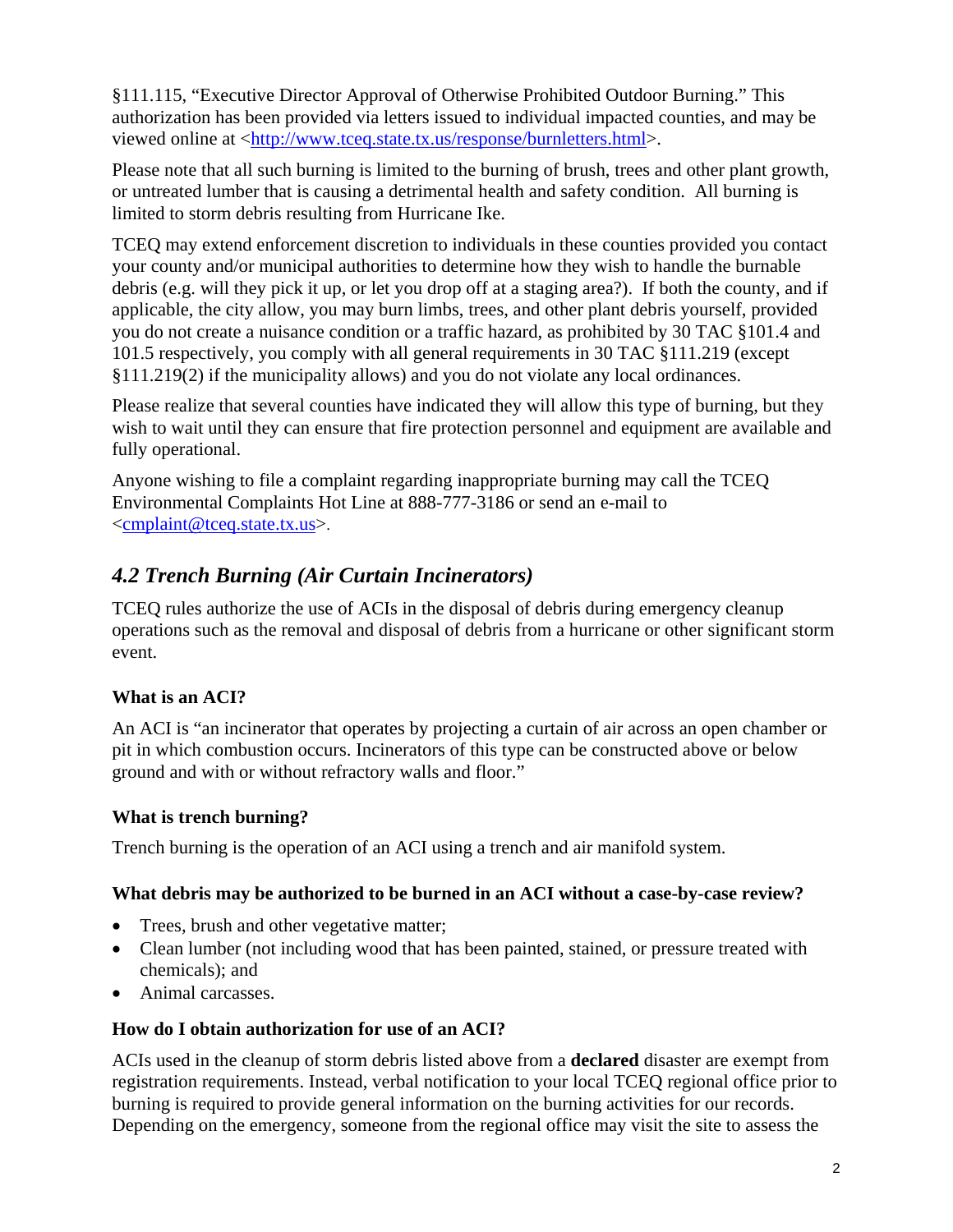<span id="page-4-0"></span>situation. Once the regional office has granted permission during these circumstances, no permit is necessary as long as the agreed limitations are followed.

#### **Where can I operate an ACI?**

In an effort to reduce the potential of nuisance conditions, ACIs must be operated at least 300 feet from the nearest property line and any other facility with an air permit. If the distance requirement cannot be met, please contact your applicable TCEQ regional office for a case-bycase review. Inside the front cover of this document you will find a list of TCEQ regional offices and their contact information.

#### **How long can I operate a portable ACI?**

Portable facilities temporarily located at a site can operate for up to 180 consecutive calendar days or 600 hours, which ever occurs first. Once the ACI is no longer in operation, it must be removed from the site. If operation of the ACI is necessary for a longer period of time, please contact your applicable TCEQ regional office for a case-by-case review for an extension.

#### **Are there any other operational requirements for ACIs?**

ACIs must be operated as outlined in TCEQ rules. However, the TCEQ recognizes that there may be circumstances in which operating an ACI within the provisions of the rules may not be practical. In these cases, please contact your applicable TCEQ regional office prior to burning for a case-by-case review.

#### **Ash Disposal**

The ash generated from an ACI can be disposed in a landfill. If a trench burner is used, the ash can be disposed of in the burn trench, however a separate trench cannot be created for ash disposal.

#### **Record Keeping Requirements**

The operation of an ACI should be recorded and compliance demonstrated including utilizing a run time meter, maintaining written records or log of the hours of operation, operational or location requirements, and any operating instructions being followed by the operator. Ash from trench burning which is left in place it must be deed recorded.

#### **Federal Requirements**

As long as the ACI is being used to dispose of debris created from a declared disaster within eight weeks of the event, federal requirements do not apply to the ACI.

## **5.0 Options for Management of Segregated Debris**

Options available for management of segregated storm debris are summarized in Attachment A.

#### *5.1 Construction-Demolition Debris Disposal*

Construction-demolition waste is defined in TCEQ rules as "waste resulting from construction or demolition projects: includes all materials that are directly or indirectly the by-products of construction work or that result from demolition of buildings and other structures, including, but not limited to, paper, cartons, gypsum board, wood, excelsior, rubber, and plastics."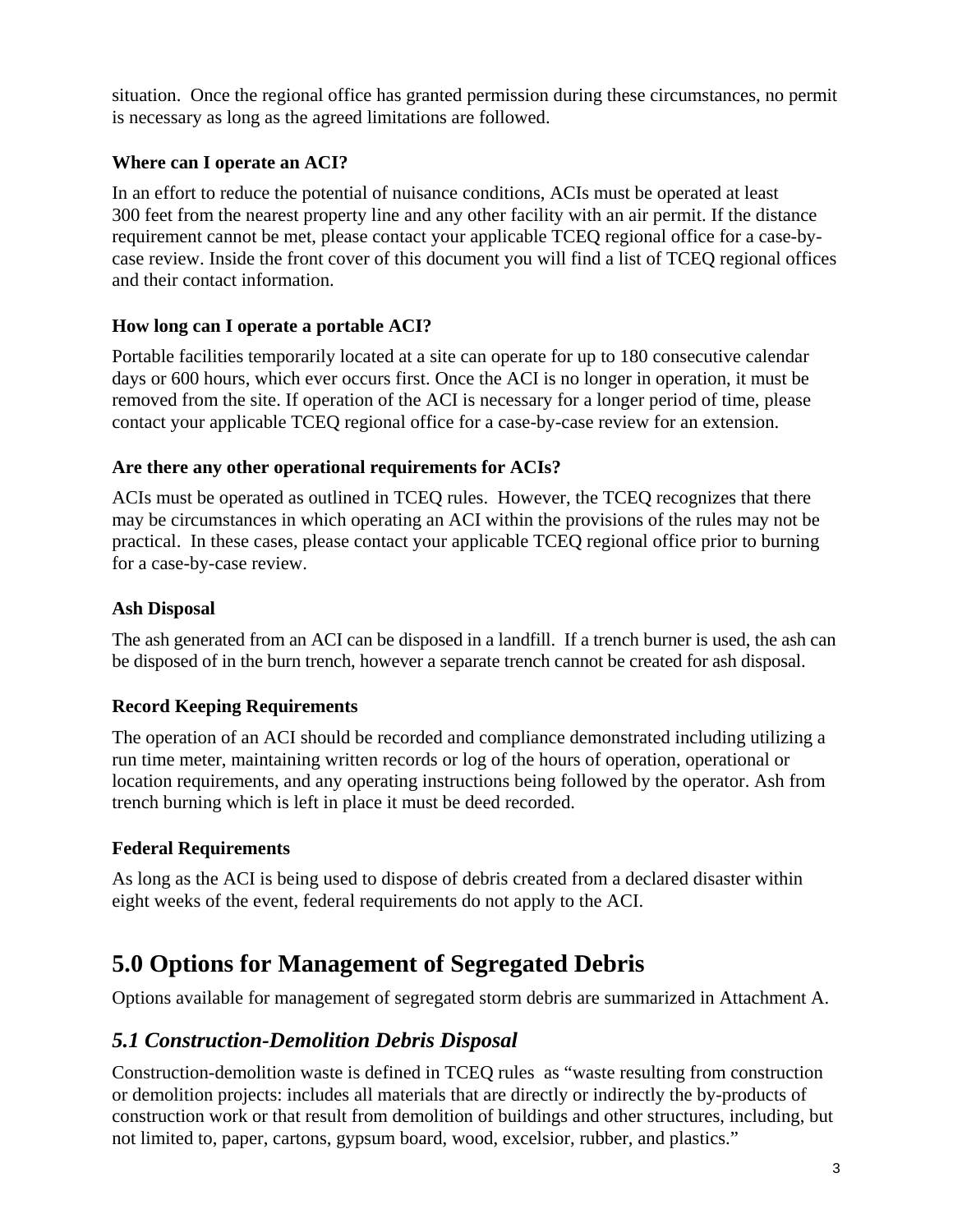#### <span id="page-5-0"></span>**How should construction-demolition waste be disposed?**

Most construction demolition waste should be disposed of in a permitted landfill. See Attachment A for disposal options for other wastes that may have resulted from demolition such as clean lumber, household/commercial waste, white goods, household hazardous waste, compressed gas containers, tires, and vegetation.

#### *5.2 Household Hazardous Waste Collection*

The TCEQ can assist communities with the implementation of a collection method for storm victims to safely dispose of unusable household hazardous waste (HHW). Substances normally found in homes include:

- paints, thinners and turpentine, furniture strippers, wood preservatives, stains and finishes;
- pesticides, insecticides, flea collars and sprays, roach and ant killers, rat and mouse poisons, and herbicides;
- oven, toilet, drain, and rug and upholstery cleaners;
- bleaches, disinfectants, mothballs, ammonia-based and powdered cleansers, and swimming pool chemicals (i.e. chlorine tablets, muriatic acid, salts, etc);
- floor and furniture polish;
- household and automobile batteries; and
- automotive products, including antifreeze, transmission and brake fluids, motor oil, and gasoline wastes.

This material is usually segregated as residents and businesses gather debris and clean their houses. These HHW should be stored in a safe place for later disposal.

Normally, municipal landfills are able to accommodate the small quantities of hazardous wastes generated by households without threat to the environment. The extent of the emergency however, may increase the volume of household hazardous waste to levels that may be unsuitable for disposal in a landfill. Counties or cities can collect the household hazardous waste using a staging area to store the waste for collection and disposal by a contractor. Prior to initiating this HHW collection, you should contact the TCEQ.

If you have any questions regarding household hazardous wastes issue or if you are a public official in one of the affected counties declared eligible for relief and need assistance for household hazardous waste issues, please contact your local Disaster District Office or the TCEQ.

#### *5.3 Non-Household Hazardous Waste Disposal*

If drums or other containers of hazardous or unknown wastes are identified in any of the affected counties, you can call the State of Texas 24-hour spill hot line at 1-800-832-8224 to report the location of the containers.

Do not approach containers of unknown substances or hazardous materials.

### *5.4 Animal Carcass Disposal*

Preferably, dead animals should be buried in pits or trenches, or by mounding. Disposal of dead animals should always be done in a manner that protects public health and safety, does not create a nuisance, prevents the spread of disease, and prevents adverse effects on water quality. The owner or operator of a farm or facility is responsible for disposal in a timely and sanitary manner.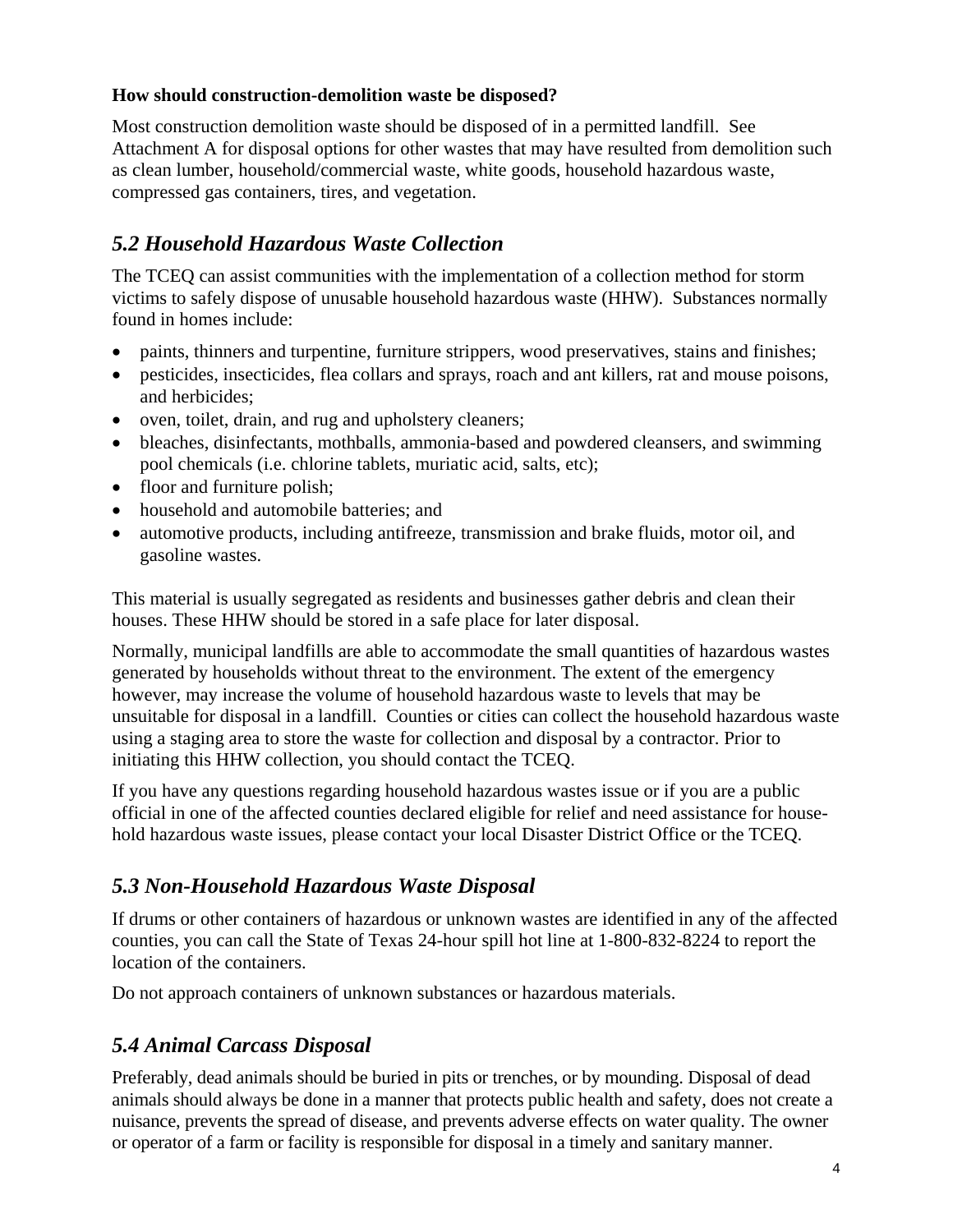These TCEQ regulatory guidance publications offer useful information about carcass disposal:

- *Disposal of Domestic or Exotic Livestock Carcasses* (RG-419)
- *Outdoor Burning in Texas* (RG-049)

#### **On-Site Burial**

It is recommended that you call the TCEQ regional office in your area for assistance if you intend to bury more than 10 carcasses in one location. Inside the front cover of this document you will find a list of TCEQ regional offices and their contact information.

The burial site should not be located in an area with a high water table or with very permeable soils. Animals should be buried far enough from standing, flowing, or ground water to prevent contamination of these waters, and in an area not likely to be disturbed in the near future. Pits or trenches are recommended to be 3 to 5 feet deep with stable slopes (but not greater than 3 percent). Where possible, it is best to dig to clay subsoil, but not so deep as to risk the walls caving in. All dead animals shall be covered the same day of burial with at least 3 feet of cover.

Suggested burial setbacks should be at least 300 feet from the nearest drinking water well and at least 300 feet from the nearest creek, stream, pond, lake, or river. The burial site cannot be located in a floodplain and must be at least 200 feet from adjacent property lines.

A metes and bounds description of the burial site must be recorded in the county deed records unless the site has a certified Water Quality Management Plan (WQMP). When a disaster has occurred, recording the site on the deed *before* the animals are buried is not required. The deed recordation can be done at a later date when the emergency is over. While there is no specific timeframe for deed recording, this documentation can be used in filing insurance claims, for income tax purposes, and possible financial assistance.

A sample affidavit giving a description of the number of carcasses, and a general description of the burial location is available from the TCEQ. The TCEQ's approved Affidavit of Facts, or an affidavit providing a description of the number of carcasses and a general description of the burial location may be used. Contact the regional office that serves your county (see the list inside the front cover of this document) or the TCEQ central office at 512-239-0436 for assistance obtaining these documents.

#### **Off-Site Disposal**

Non-diseased animals may also be disposed of in a Type I Municipal Solid Waste Landfill, with a renderer, or in a commercial waste incinerator.

#### **Outdoor Burning**

If unable to bury or landfill animals, then outdoor burning is allowed. Nuisance conditions should be avoided, and burning should not occur when a traffic hazard would be created. The animals must be burned until the carcass is thoroughly consumed.

If an animal is suspected to have died from a disease, then on-site burning is required. An ACI may be used, if available. If disease is suspected, contact the Texas Animal Health Commission. Also, refer to *Outdoor Burning in Texas* (TCEQ publication RG-049) for additional guidance.

#### **Call Before You Dig on Your Property!**

It is important to call 1-800-344-8377 (DIG-TESS) or 1-800-545-6005 (Texas One Call) before you dig on your property to make sure you will not accidentally hit a gas or utility line.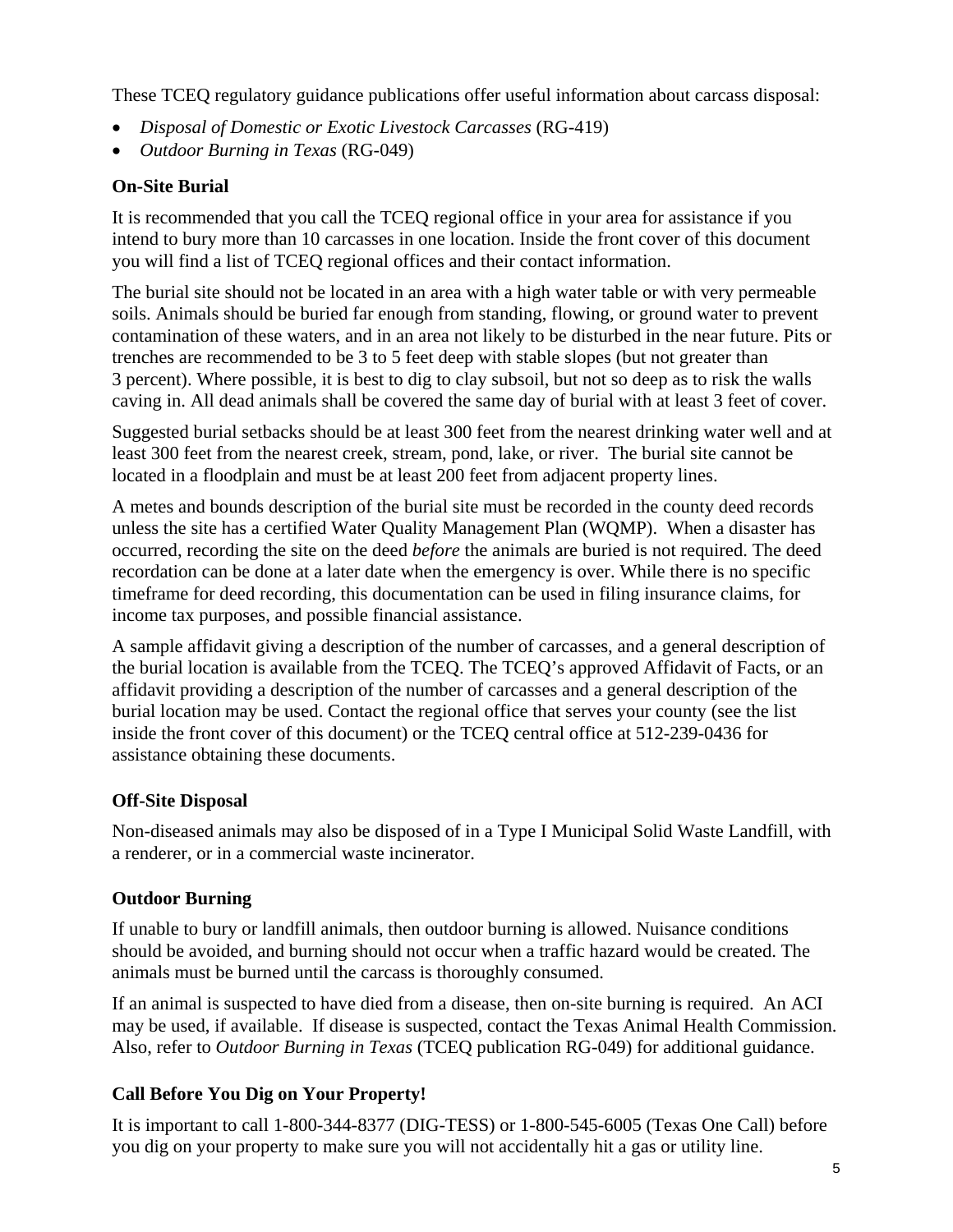## **Attachment A Options for Management of Segregated Storm Debris**

| <b>Waste Type</b>                          | <b>Examples of Waste Type</b>                                                                                      | <b>Disposal/Burn Option</b>                                                                                                                                                                                     |
|--------------------------------------------|--------------------------------------------------------------------------------------------------------------------|-----------------------------------------------------------------------------------------------------------------------------------------------------------------------------------------------------------------|
| Vegetation                                 | Trees, Brush                                                                                                       | Preferred: Recycle<br>Option: Outdoor burn using an<br>ACI, if possible<br>Option: Type IV MSW Landfill<br>Option: Type I MSW Landfill                                                                          |
| Clean Lumber                               | Lumber, siding, plywood and similar<br>wood materials that have not been<br>painted, stained or chemically treated | Preferred: Recycle<br>Option: Outdoor burn using an<br>ACI, if possible<br>Option: Type IV MSW Landfill<br>Option: Type I MSW Landfill                                                                          |
| <b>Animal Carcasses</b>                    | Non-diseased poultry, cattle, domestic<br>animals                                                                  | Preferred: On-site burial/mounding<br>Preferred: MSW Type I Landfill<br>Option: Outdoor burn, using an<br>ACI if possible<br>Option: Off-site disposal using a<br>renderer or a commercial waste<br>incinerator |
|                                            | Diseased poultry, cattle                                                                                           | Preferred: Outdoor burn using an<br>ACI, if possible                                                                                                                                                            |
| Household/<br><b>Commercial Waste</b>      | Putrescible waste                                                                                                  | MSW Type I Landfill                                                                                                                                                                                             |
|                                            | Garbage, refuse, rubbish                                                                                           | MSW Type I Landfill                                                                                                                                                                                             |
| Construction or<br><b>Demolition Waste</b> | Asbestos containing debris -shingles,<br>siding, insulation, tiles                                                 | MSW Type I Landfill w/ Special<br><b>Waste Authorization</b>                                                                                                                                                    |
|                                            | Painted/stained/treated wood                                                                                       | Preferred: MSW Type IV Landfill<br>Option: MSW Type I Landfill                                                                                                                                                  |
|                                            | Non-asbestos roof shingles                                                                                         | Preferred: Fuel source for cement<br>kilns with appropriate air<br>authorization<br>Option: MSW Type IV Landfill<br>Preferred: MSW Type I Landfill                                                              |